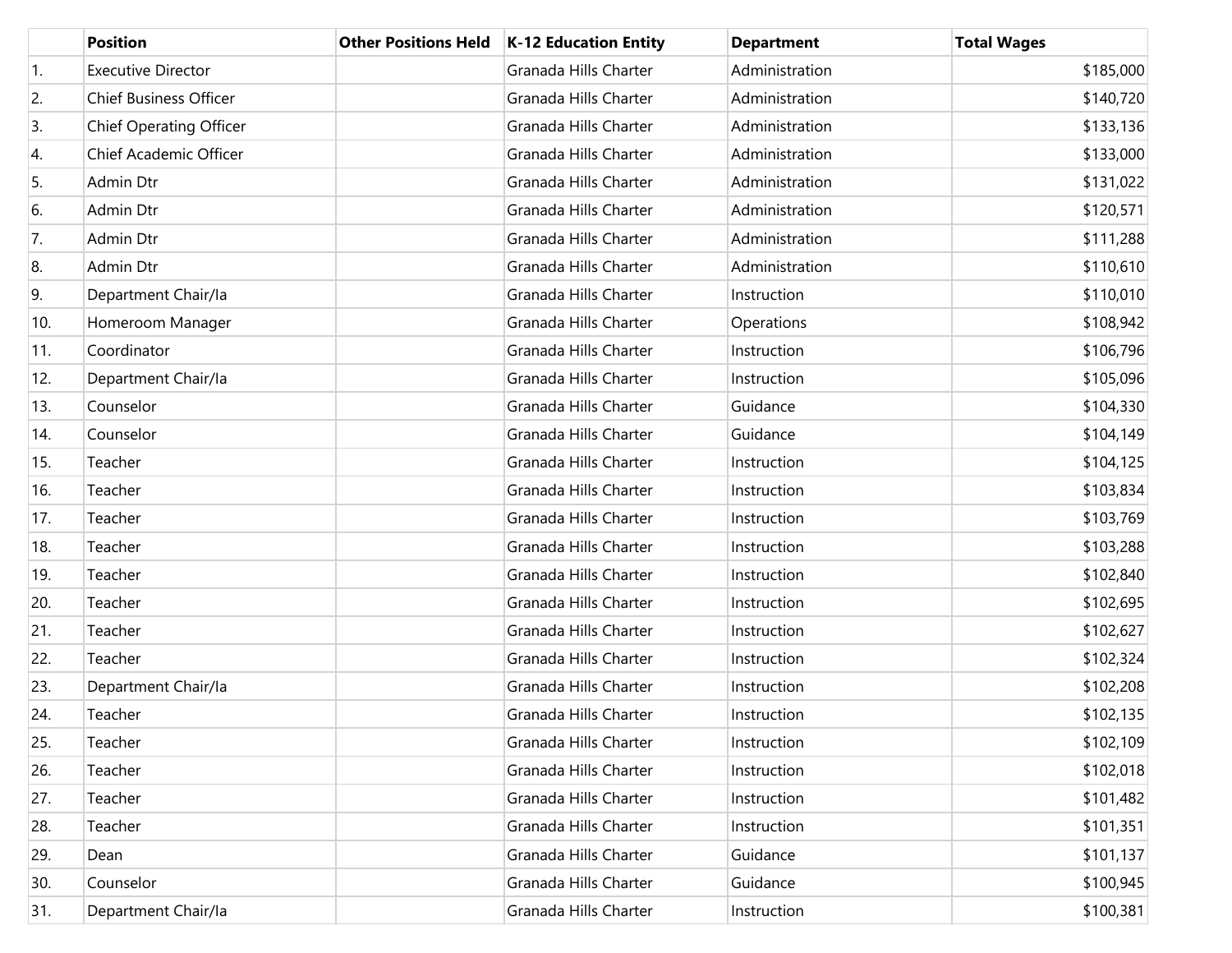| 32. | Teacher             | Granada Hills Charter | Instruction | \$100,307 |
|-----|---------------------|-----------------------|-------------|-----------|
| 33. | Teacher             | Granada Hills Charter | Instruction | \$100,245 |
| 34. | Teacher             | Granada Hills Charter | Instruction | \$100,221 |
| 35. | Teacher             | Granada Hills Charter | Instruction | \$99,867  |
| 36. | Dean                | Granada Hills Charter | Guidance    | \$99,143  |
| 37. | Teacher             | Granada Hills Charter | Instruction | \$98,777  |
| 38. | Teacher             | Granada Hills Charter | Instruction | \$98,642  |
| 39. | Coordinator         | Granada Hills Charter | Instruction | \$98,434  |
| 40. | Department Chair/la | Granada Hills Charter | Instruction | \$98,183  |
| 41. | Coordinator         | Granada Hills Charter | Instruction | \$98,064  |
| 42. | Teacher             | Granada Hills Charter | Instruction | \$97,285  |
| 43. | Department Chair/la | Granada Hills Charter | Instruction | \$97,117  |
| 44. | Teacher             | Granada Hills Charter | Instruction | \$96,998  |
| 45. | Teacher             | Granada Hills Charter | Instruction | \$96,573  |
| 46. | Counselor           | Granada Hills Charter | Guidance    | \$94,938  |
| 47. | Teacher             | Granada Hills Charter | Instruction | \$94,837  |
| 48. | Teacher             | Granada Hills Charter | Instruction | \$94,663  |
| 49. | Teacher             | Granada Hills Charter | Instruction | \$94,639  |
| 50. | Teacher             | Granada Hills Charter | Instruction | \$94,468  |
| 51. | Teacher             | Granada Hills Charter | Instruction | \$93,526  |
| 52. | Dean                | Granada Hills Charter | Guidance    | \$92,760  |
| 53. | Teacher             | Granada Hills Charter | Instruction | \$92,619  |
| 54. | Coordinator         | Granada Hills Charter | Instruction | \$92,218  |
| 55. | Teacher             | Granada Hills Charter | Instruction | \$91,958  |
| 56. | Teacher             | Granada Hills Charter | Instruction | \$91,631  |
| 57. | Psychologist        | Granada Hills Charter | Guidance    | \$91,252  |
| 58. | Social Worker       | Granada Hills Charter | Guidance    | \$91,233  |
| 59. | Teacher             | Granada Hills Charter | Instruction | \$91,048  |
| 60. | It Manager          | Granada Hills Charter | Operations  | \$91,020  |
| 61. | Teacher             | Granada Hills Charter | Instruction | \$90,311  |
| 62. | Counselor           | Granada Hills Charter | Guidance    | \$88,737  |
| 63. | Teacher             | Granada Hills Charter | Instruction | \$88,612  |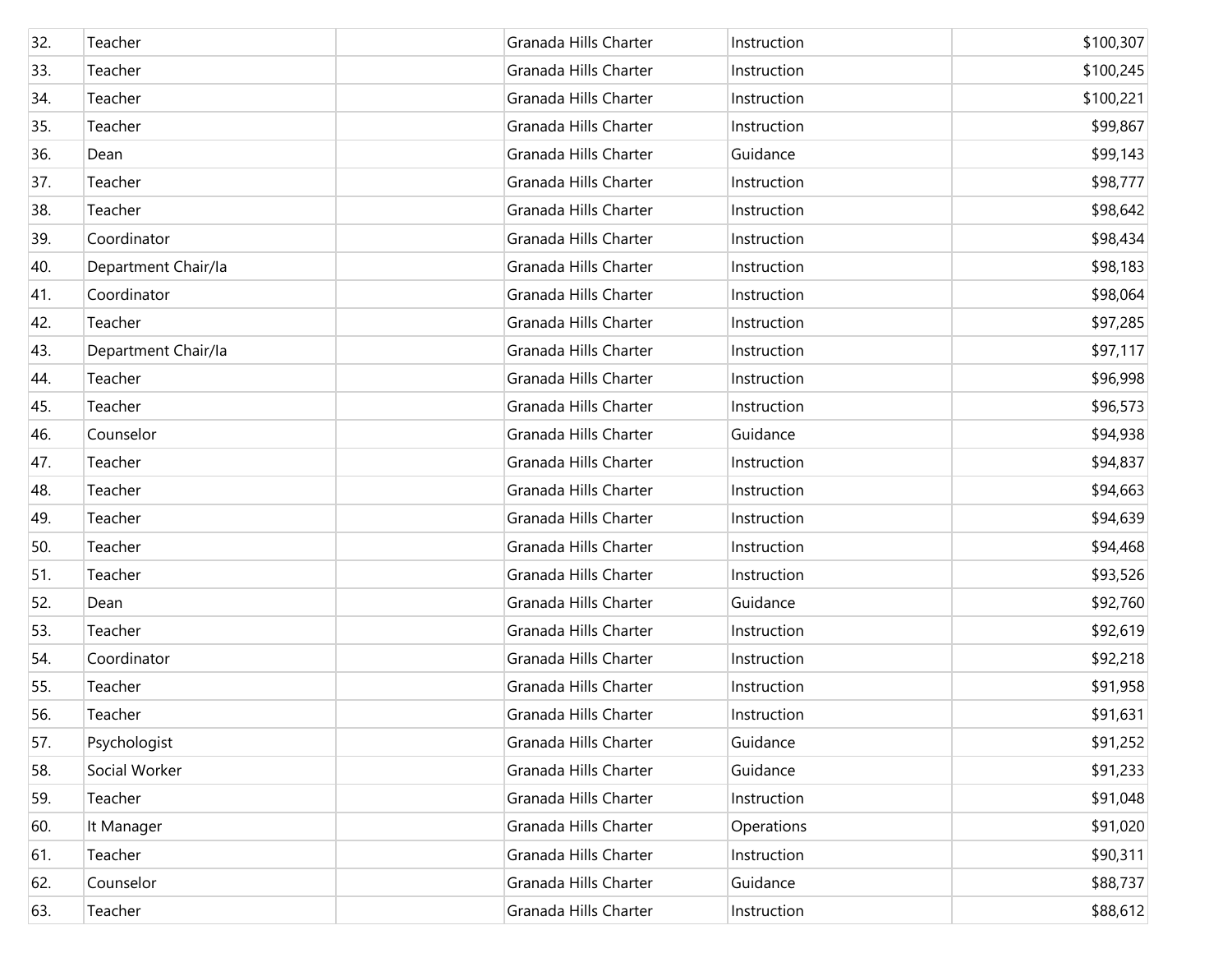| 64. | Teacher             | Granada Hills Charter | Instruction | \$88,160 |
|-----|---------------------|-----------------------|-------------|----------|
| 65. | Counselor           | Granada Hills Charter | Guidance    | \$88,026 |
| 66. | Teacher             | Granada Hills Charter | Instruction | \$87,362 |
| 67. | Teacher             | Granada Hills Charter | Instruction | \$87,321 |
| 68. | Teacher             | Granada Hills Charter | Instruction | \$86,946 |
| 69. | Teacher             | Granada Hills Charter | Instruction | \$86,891 |
| 70. | Teacher             | Granada Hills Charter | Instruction | \$86,734 |
| 71. | Teacher             | Granada Hills Charter | Instruction | \$86,515 |
| 72. | Department Chair/la | Granada Hills Charter | Instruction | \$86,508 |
| 73. | Teacher             | Granada Hills Charter | Instruction | \$86,502 |
| 74. | Counselor           | Granada Hills Charter | Guidance    | \$86,454 |
| 75. | Teacher             | Granada Hills Charter | Instruction | \$85,986 |
| 76. | Teacher             | Granada Hills Charter | Instruction | \$85,983 |
| 77. | Teacher             | Granada Hills Charter | Instruction | \$85,933 |
| 78. | Teacher             | Granada Hills Charter | Instruction | \$85,734 |
| 79. | Department Chair/la | Granada Hills Charter | Instruction | \$85,590 |
| 80. | Teacher             | Granada Hills Charter | Instruction | \$85,300 |
| 81. | Teacher             | Granada Hills Charter | Instruction | \$85,212 |
| 82. | Teacher             | Granada Hills Charter | Instruction | \$84,343 |
| 83. | Teacher             | Granada Hills Charter | Instruction | \$84,082 |
| 84. | Teacher             | Granada Hills Charter | Instruction | \$83,998 |
| 85. | Teacher             | Granada Hills Charter | Instruction | \$83,976 |
| 86. | Teacher             | Granada Hills Charter | Instruction | \$83,742 |
| 87. | Teacher             | Granada Hills Charter | Instruction | \$83,731 |
| 88. | Teacher             | Granada Hills Charter | Instruction | \$83,562 |
| 89. | Teacher             | Granada Hills Charter | Instruction | \$83,204 |
| 90. | Dean                | Granada Hills Charter | Guidance    | \$83,088 |
| 91. | Teacher             | Granada Hills Charter | Instruction | \$83,000 |
| 92. | Nurse               | Granada Hills Charter | Guidance    | \$82,679 |
| 93. | Teacher             | Granada Hills Charter | Instruction | \$82,478 |
| 94. | Teacher             | Granada Hills Charter | Instruction | \$82,355 |
| 95. | Teacher             | Granada Hills Charter | Instruction | \$81,790 |